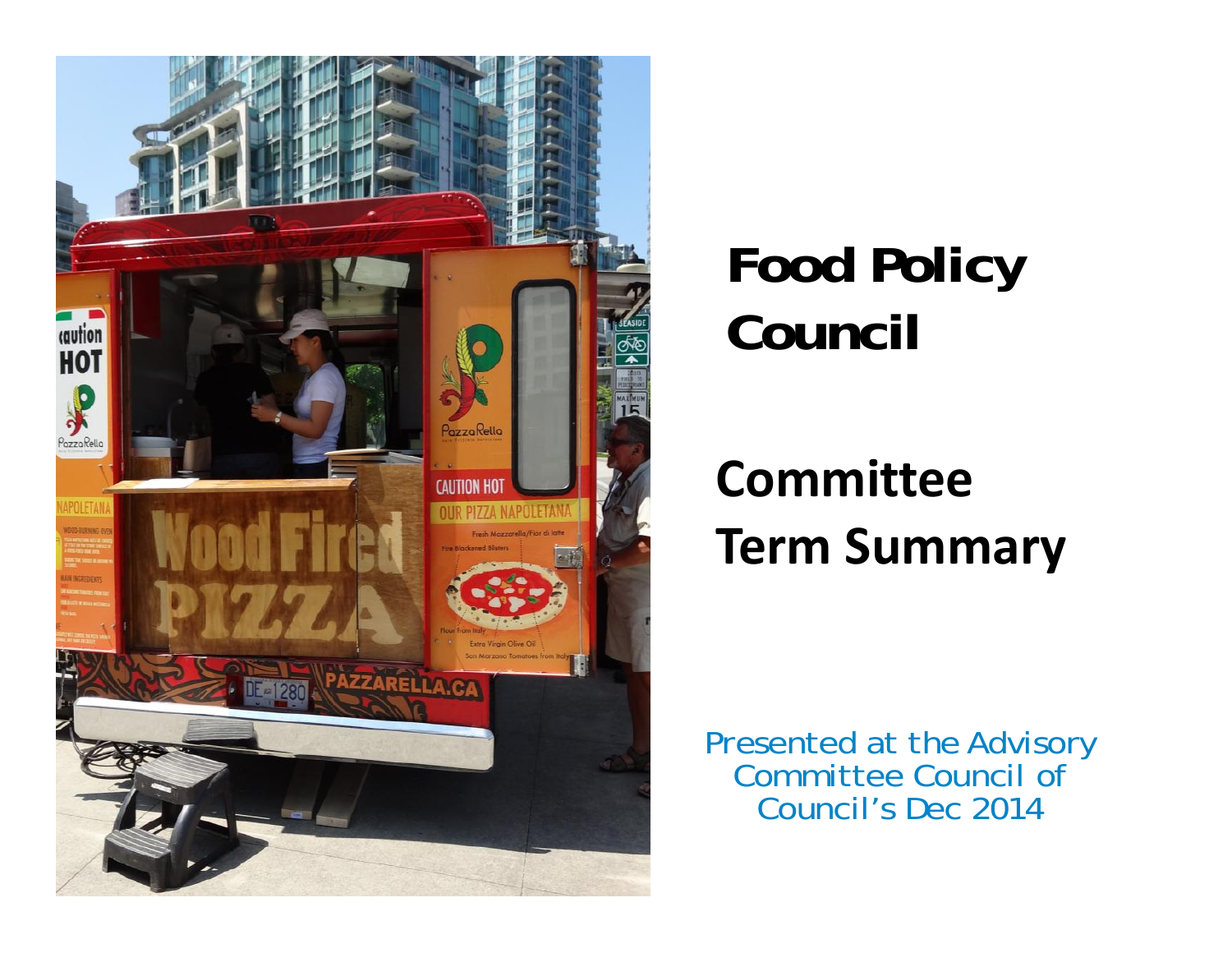## **Vancouver Food Policy Council**

# **Top 3 priorities**

- Advance just and sustainable food systems in Vancouver and the region.
- Think Tank Link Tank:
	- o Convene and catalyze stakeholders around food system priorities and practical solutions
- Embed food into City operations, policy and practice.

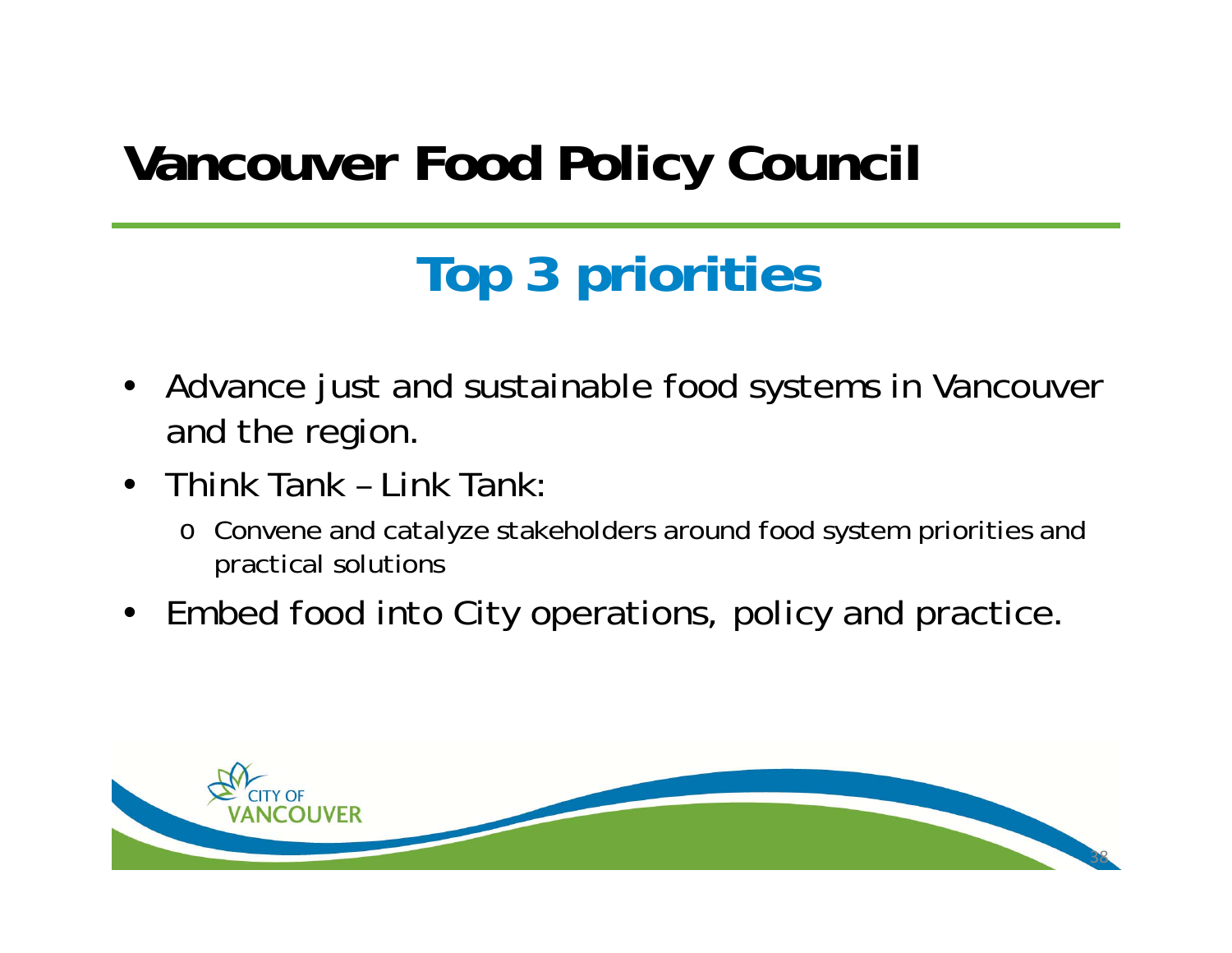## **Vancouver Food Policy Council**

#### **Top accomplishments**

- • Advanced Food Policy in the COV:
	- o Vancouver Food Strategy
	- o Parks Board Local Food Assets Task force
	- o Proclamations:
		- Non GMO Week
		- Meatless Monday



- • Hosted monthly community gatherings around complex food topics (ALR, migrant labour, pollinators, food waste policy, GMO's, poverty, urban farming, food hubs, Right to Food, racism, access, and more!)
- • Supported community groups working to advance just and sustainable food systems:
	- o Helped to create Youth Food Policy Council
	- o Wrote letters of support
	- o Hosted an All Candidates Questionnaire
	- o Answered questions and provided support to local and international groups